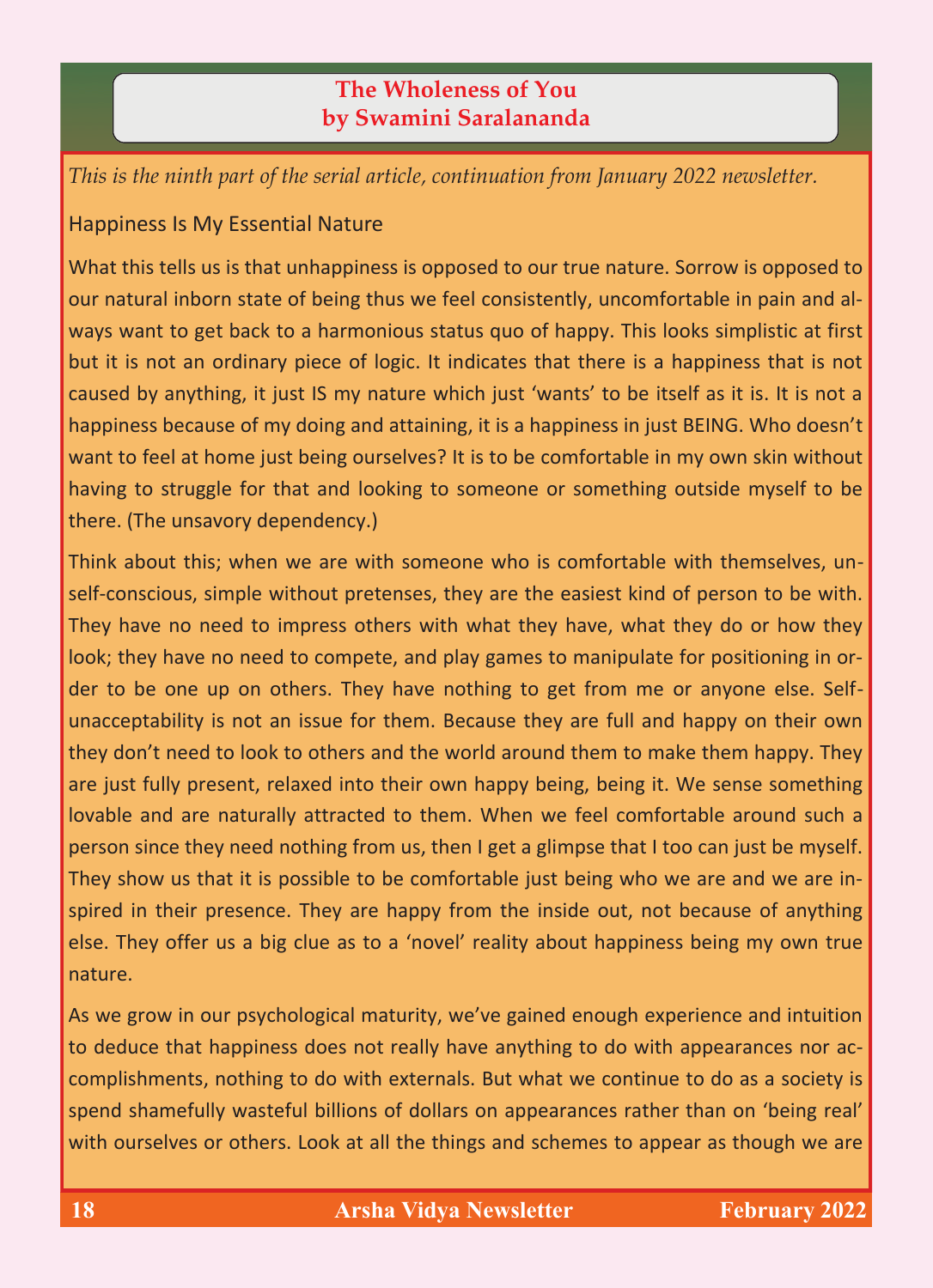not aging when aging is not optional. We don't have to look far to see how miserable the lives of the rich and famous can be; movie stars and politicians, how laden with insecurities they are just due to the avoiding the aging process alone. If only we could see behind the scenes.

All of us have had chances to experience the serene joy of just feeling at home with and acceptable to ourselves without having fulfilled any desire. It doesn't matter how rare or short those moments are, they are still glimpses of something so real, giving us an insight that I can be happy with myself alone. Maybe I can come to discover that happiness is really to be found within myself. In fact, the wise seers say, not just 'inside' me, it is me. All the traditions of spiritual wisdom, the mystics in all cultures, teach that you are your own true source of joy. Instead of living for 'happiness-because ', we have a choice to look with in, about what they teach.

## A Dog And His Bone

An example: Here is a dog who has dug up an old dry bone. He starts gnawing on it and it has some sharp edges. The harder he bites down he starts to draw a little blood from his own gums. This blood makes him chew even more vigorously on this dry useless bone. He's tasting his own blood thinking it's the bone. The ancient wisdom teachings tell us that I am like this dog when I experience 'happiness-because.'

If I am my own source of happiness then I need not live a life expecting other people and the world around me to give me happiness. When I can enjoy a fullness of happiness as my very nature, saintliness would be a "side effect." Because only when I am Full and secure in that Fullness, I can never be a threat to anyone else. If Wholeness in Fullness is my Self, then that is the only 'thing' that will never need anything added to it and nor can anything be subtracted from it. This Fullness and my wisdom in knowing it as the truth of myself, is the only thing that no one can ever take away from me.

In my body, mind and soul I don't need to be overhauled, fixed, purified or salvaged in order to be able to discover and embrace the truth of who I am: happiness which is unconditional love. Just knowing Fullness and Wholeness as my true nature, without my having achieved anything to get it, is the only real happiness. In this state of being which can be said to be an Infinite Oneness, is where I come to understand that I am not separate from God. It can only be due to the original ignorance of this truth that all suffer. It is possible to be free of that ignorance. Only then can I know that in my essence I am free from sorrow.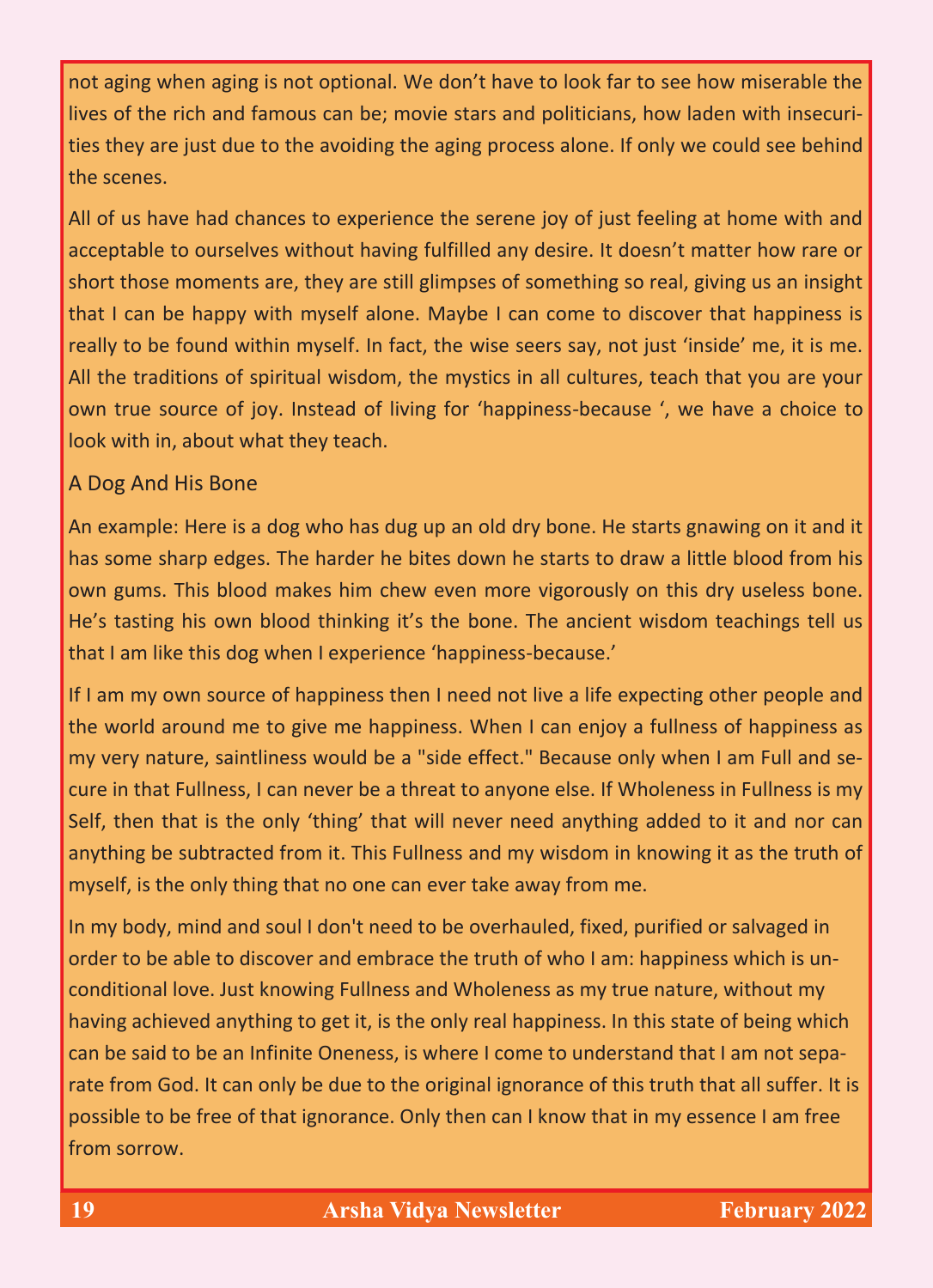## What Happiness Is Not

For the sake of better clarity to 'prove' how all this logic thus far holds water, what happiness is not deserves a fair part of this discussion also. It's an exposition which is very 'radical' and crucial in order to understand the happiness afore mentioned. Even though we have always thought of happiness as an experience because it feels that way, happiness is not 'an experience' where I enjoy something like having a cup of tea. (This is like what was earlier cited about the Sun, how we thought that it moved across the sky until we discovered differently.) The enjoyment of happiness is not an experiential amount of something that is attached to or held in the object itself. If it were so, that every pleasurable object holds a certain quantum of happiness then everyone would get the same pleasure from a cigarette or octopus stew. Pleasure from anything is always relative. All of advertising would like us to believe that everyone can get happiness out of just about anything. They never sell the product: "Buy this drink which is a brown carbonated liquid full of sugar and chemicals that will make it taste something like caramel if you drink it cold enough and has enough caffeine to keep you awake for a whole night and in time, enough of it will cause damage to your stomach lining.

'This would be truth in advertising. Instead they are selling you their product by enticing you with some 'silly sizzle' around the product. The cola brings fun, vibrancy and popularity, there will be more sexual excitement in your life amongst other things; they are selling silly unrealistic projected intangibles. And even if the pleasure is somewhat tangible, like from chocolate, umm…sweet and stimulating, still it is a fleeting pleasure. And it won't be enjoyable for totally everyone (maybe Eskimos don't care for it).

Now in comparison think about this. Whenever you hear a good joke and you are into a real belly laugh…at those moments, the moments of laughter, where is there any sense of desiring, sorrow or emptiness and limitations. Is the laughing, happy you and the happiness experienced in that moment two different things? They are not, it is just one wholeness of a 'Happy-Be.'

In any moment of happiness, it can be explained as a moment when the wanting, desiring ego is not there. The ego is not presenting itself and so all feeling of lack, comparison and self-judgment is not there; all of that is transcended, as it were. Ego has been, for a few precious moments, knocked off. The joke is the experience that your ears hear but the laughing happiness of it is just yourself, your Being, being what it is, 'shining through.' These occasions, no matter how momentary, is where I have tasted and get a clue to my real nature. I get a very real glimpse, and even if it is only registered unconsciously, still it